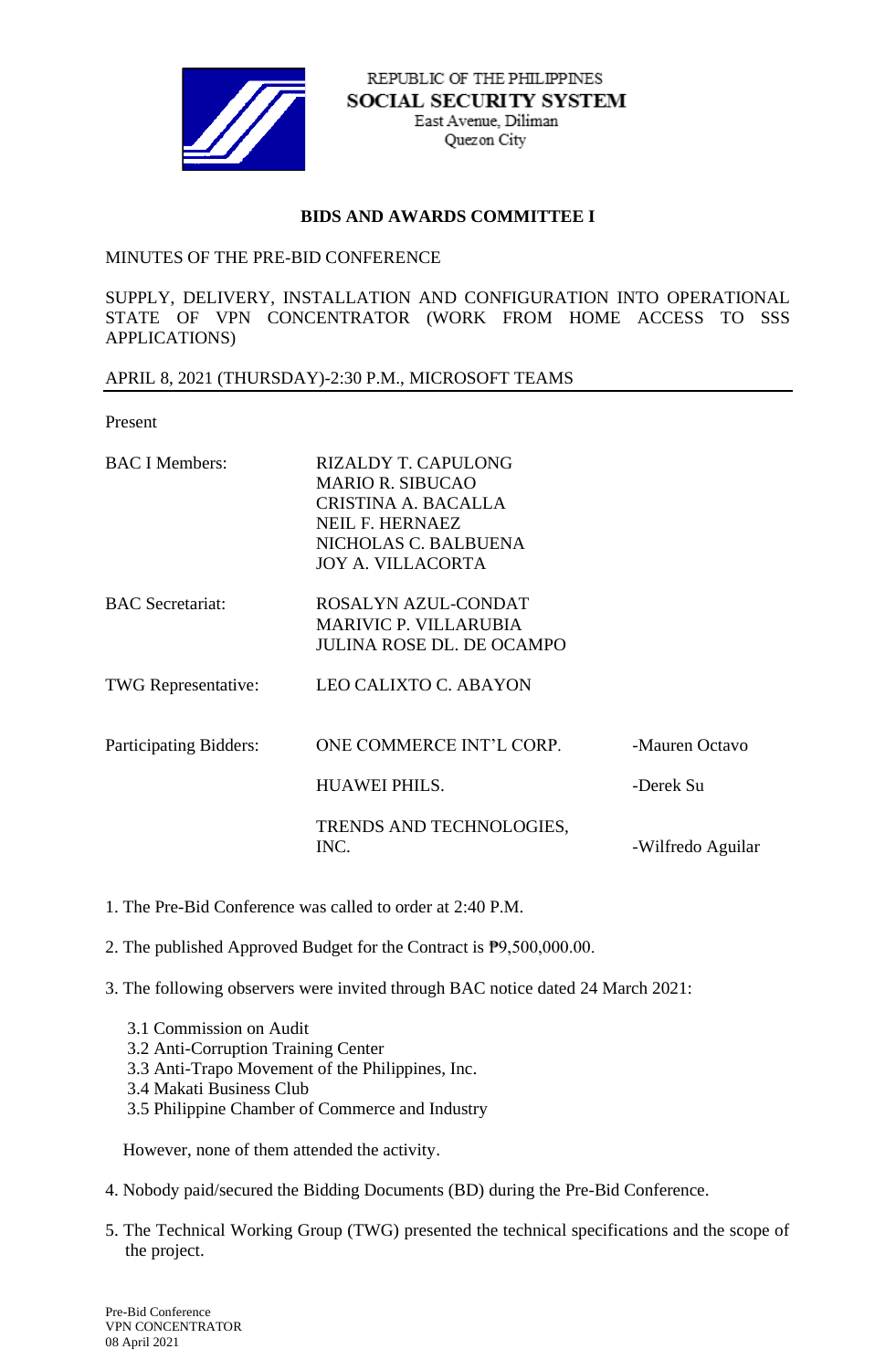6. The following issues/clarifications were raised during the Pre-Bid Conference:

|     | Query/Clarifications                                                                                                                                                                                                                                                                                                                                                                                                                                                                                                                                                                                                                                          | TWG/BAC Reply                                   |  |
|-----|---------------------------------------------------------------------------------------------------------------------------------------------------------------------------------------------------------------------------------------------------------------------------------------------------------------------------------------------------------------------------------------------------------------------------------------------------------------------------------------------------------------------------------------------------------------------------------------------------------------------------------------------------------------|-------------------------------------------------|--|
| 6.1 | On the demonstration of the functionalities, as<br>part of the requirement in the additional<br>documents, can the bidder use cloud demo<br>facility?                                                                                                                                                                                                                                                                                                                                                                                                                                                                                                         | To be clarified through Bid<br><b>Bulletin.</b> |  |
| 6.2 | On page 58 of the Biding Documents (Section<br>Specifications,<br>VII.<br>Technical<br>Warranty<br>Requirements 1.3)<br>"If announced improvement is made within six<br>(6) months after installed product has already<br>been accepted for SSS use, the winning bidder<br>must replace already installed product or its<br>components with the improved product or its<br>components at no additional cost to SSS."<br>Once the product is installed it will be challenging<br>to the winning service provider to replace the<br>installed product with the improved product, the<br>manufacturer might not accept it. Can SSS<br>consider this requirement? | To be clarified through Bid<br><b>Bulletin.</b> |  |
| 6.3 | Is the Certificate of Authority to Notarize<br>requirement in the first $1st$ envelope?                                                                                                                                                                                                                                                                                                                                                                                                                                                                                                                                                                       | Yes.                                            |  |

- 7. The BAC Secretariat announced the Composition of Envelopes No.1 (Technical Documents) and No.2 (Financial Proposal), and additional documents.
- 8. The BAC I informed the bidders that the bid proposals will be subjected to Bid Evaluation. The bidder with the Lowest Calculated Bid (LCB) shall be required to submit the following additional documents within a non-extendible period of five (5) calendar days from receipt of BAC Notice:
	- a) 2019 Income Tax Return (ITR) filed through Electronic Filing and Payment System (EFPS) corresponding to the submitted Audited Financial Statement;
	- b) Quarterly VAT for the period July to December 2020;
	- c) SEC/DTI Registration;
	- d) 2021 Mayor's Permit;
	- e) Valid Tax Clearance;

Pre-Bid Conference

08 April 2021

- f) 2019 Audited Financial Statements filed through EFPS.
- 9. The BAC I emphasized that Sworn Statements/Affidavits/Certifications must be: a) Signed by the Notary Public (attorney) himself/herself;
	- b) The Notary Public has an updated Authority to notarize, issued by the Regional Trial Court.
- 10. The BAC Secretariat also presented the schedule of the following activities:
	- 10.1 Deadline of Written Queries : Monday, 12 April 2021 10.2 Issuance of Bid Bulletin : Monday, 19 April 2021 10.3 Submission and Opening of : Thursday, 29 April 2021 Technical and Financial Proposal at 2:00 P.M. at the Bidding Room (formerly CDPRD Computer Room), 2nd Floor, SSS Main Building, East Avenue, Diliman, Quezon City. Late submission shall

not be accepted.